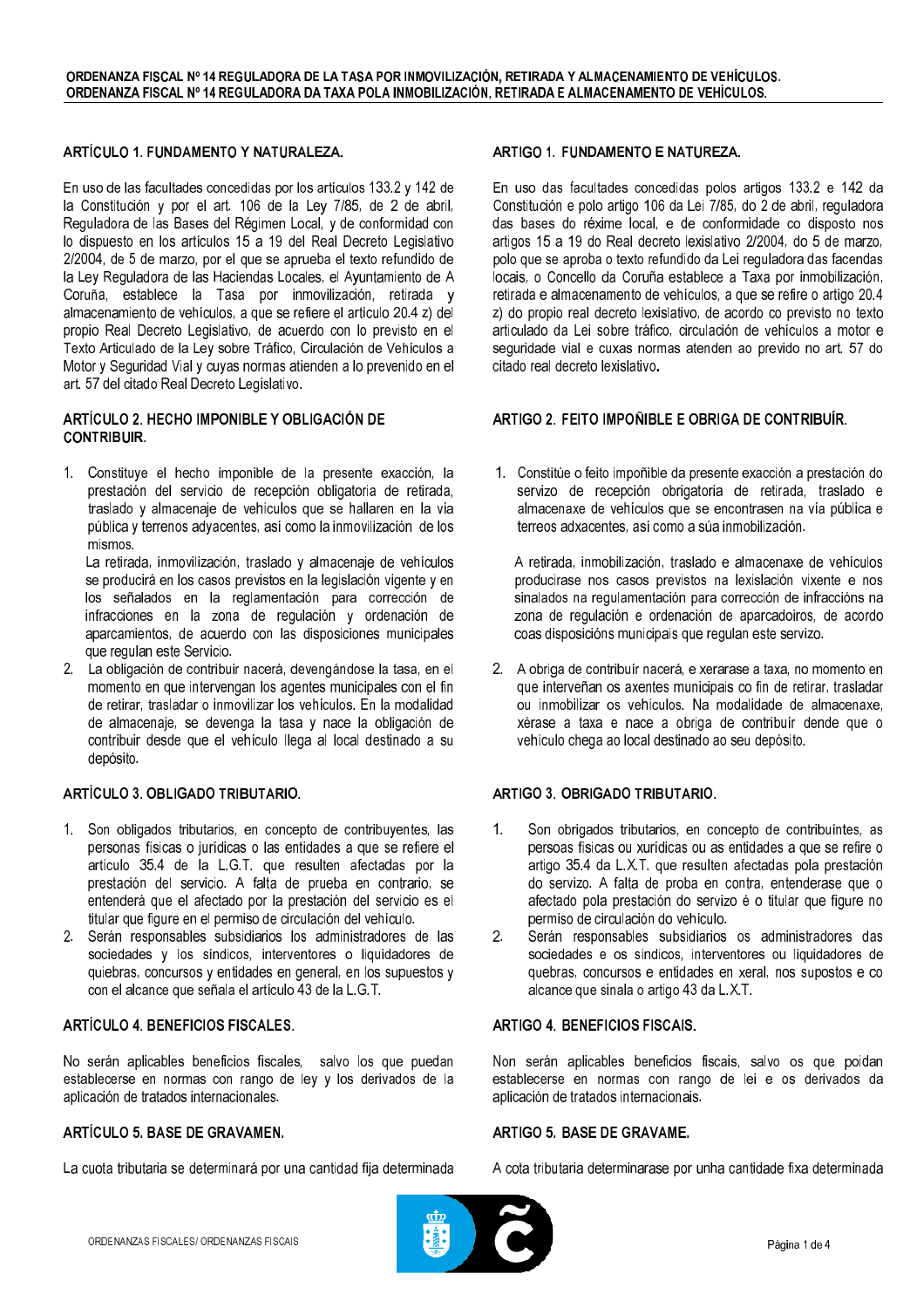en función de la naturaleza del servicio prestado.

#### ARTÍCULO 6. TARIFAS.

Regirán las siguientes tarifas:

|  |  | Retirada y traslado al depósito, por cada vehículo: |
|--|--|-----------------------------------------------------|
|  |  |                                                     |

- Vehículos cuyo almacenaje derive de una orden  $0.00$  $1.1$ judicial
- $1.2$ Vehículos previamente denunciados por robo  $0.00$
- $1.3$ Motocicletas, motocarros y vehículos análogos 24,72
- $1.4$ Turismos y furgonetas con un peso máximo, con 83,67 carga de hasta 1.100 Kg.
- 1.5 Turismos y furgonetas de tonelaje, con carga, 98,87 superior a 1,100 Kg, hasta 2,500 Kg,
- $1.6$ Vehículos de tonelaje, con carga, superior a 2.500 149,58 Kg., hasta 4.500 Kg.
- $17$ Vehículos de tonelaje, con carga, superior a 4.500 763,09 Kg., con un límite de 10.000 Kg.
- $1.8$ En caso de que no se produzca el traslado del vehículo por hacerse cargo del mismo del sujeto pasivo antes de la salida del coche-grúa hacia el depósito, se percibirá el 50% de las tarifas anteriores.
- $\overline{2}$ Almacenaie de vehículos, por unidad:
- $2.1$ Vehículos declarados residuos  $0,00$
- $2.2$ Vehículos cuyo almacenaje derive de una orden  $0.00$ iudicial
- 2.3 Vehículos previamente denunciados por robo  $0.00$
- 24  $0.00$ Almacenaie de vehículos durante las 2 primeras horas de estancia en el depósito
- 2.5 Almacenaje de vehículos a partir de 2 horas de estancia en el depósito, hasta las 24 horas
- 2.5.1 Motocicletas, motocarros y vehículos análogos, 0.32 por hora
- 2.5.2 Turismos y furgonetas con un peso máximo, con  $0.55$ carga, de hasta 1.100 Kg., por hora
- 2.5.3 Turismos y furgonetas de tonelaje, con carga, 1,13 superior a 1.100 Kg. hasta 2.500 Kg., por hora
- 2.5.4 Vehículos de tonelaje, con carga, superior a 2.500 1,96 Kg., hasta 4.500 Kg., por hora
- 2.5.5 Vehículos de tonelaje, con carga, superior a 4.500 3,12 Kg., con un límite de 10.000 Kg., por hora
- 2.6 Almacenaje de vehículos por período superior a 24 horas, por unidad, día o fracción
- 2.6.1 Motocicletas, motocarros y vehículos análogos 8.92
- 2.6.2 Turismos y furgonetas con un peso máximo, con 15,14 carga, de hasta 1.100 Kg.
- 2.6.3 Turismos y furgonetas de tonelaje, con carga, 31,36 superior a 1.100 Kg. hasta 2.500 Kg
- 2.6.4 Vehículos de tonelaje, con carga, superior a 2.500 54,09 Kg., hasta 4.500 Kg.
- 2.6.5 Vehículos de tonelaje, con carga, superior a 4.500 86,53 Kg., con un límite de 10.000 Kg.
- $2.7$ Almacenaje de vehículos por período superior a los dos meses, por mes o fracción:
- 2.7.1 Motocicletas, motocarros y vehículos análogos 28,45

en función da natureza do servizo prestado.

#### **ARTIGO 6. TARIFAS.**

Rexerán as sequintes tarifas:

- $\blacktriangleleft$ Retirada e traslado ao depósito, por cada vehículo:
- Vehículos cuxo almacenamento derive dunha orde 0,00  $1.1$ xudicial
- $1.2$ Vehículos previamente denunciados por roubo  $0.00$
- 24,72  $1.3$ Motocicletas, motocarros e vehículos análogos
- $1.4$ Turismos e furgonetas cun peso máximo, con 83,67 carga de ata 1.100 Kg.
- 1.5 Turismos e furgonetas de tonelaxe, con carga, 98,87 superior a 1.100 Kg. ata 2.500 Kg.
- $1.6$ Vehículos de tonelaxe, con carga, superior a 2.500 149,58 Kg., ata 4.500 Kg.
- $17$ Vehículos de tonelaxe, con carga, superior a 4.500 763,09 Kg., cun límite de 10.000 Kg.
- 18 No caso de que non se produza o traslado do vehículo, por facerse cargo del o suxeito pasivo antes da saída do cochegrúa cara ao depósito, percibirase o 50% das tarifas anteriores.
- $\overline{2}$ Almacenaxe de vehículos, por unidade:
- $2.1$ Vehículos declarados residuos
- $2.2$ Vehículos cuxo almacenaxe derive dunha orde  $0.00$ xudicial
- 2.3 Vehículos previamente denunciados por roubo  $0,00$
- 24  $0.00$ Almacenaxe de vehículos durante as 2 primeiras horas de estancia no depósito
- $2.5$ Almacenaxe de vehículos a partir de 2 horas de estancia no depósito, ata as 24 horas
- 2.5.1 Motocicletas, motocarros e vehículos análogos, 0.32 por hora
- 2.5.2 Turismos e furgonetas cun peso máximo, con  $0.55$ carga, de ata 1.100 Kg., por hora
- 2.5.3 Turismos e furgonetas de tonelaxe, con carga, 1,13 superior a 1.100 Kg. ata 2.500 Kg., por hora
- 2.5.4 Vehículos de tonelaxe, con carga, superior a 1,96 2.500 Kg., ata 4.500 Kg., por hora
- 2.5.5 Vehículos de tonelaxe, con carga, superior a  $3.12$ 4.500 Kg., cun límite de 10.000 Kg., por hora
- $2.6$ Almacenaxe de vehículos por período superior a 24 horas, por unidade, día ou fracción
- 2.6.1 Motocicletas, motocarros e vehículos análogos 8.92
- 2.6.2 Turismos e furgonetas cun peso máximo, con 15,14 carga, de ata 1.100 Kg.
- 2.6.3 Turismos e furgonetas de tonelaxe, con carga, 31,36 superior a 1.100 Kg. ata 2.500 Kg.
- 2.6.4 Vehículos de tonelaxe, con carga, superior a 54,09 2.500 Kg., ata 4.500 Kg.
- 2.6.5 Vehículos de tonelaxe, con carga, superior a 86.53 4.500 Kg., cun límite de 10.000 Kg.
- Almacenaxe de vehículos por período superior aos dous 2.7 meses, por mes ou fracción:
- 2.7.1 Motocicletas, motocarros e vehículos análogos 28,45



 $0,00$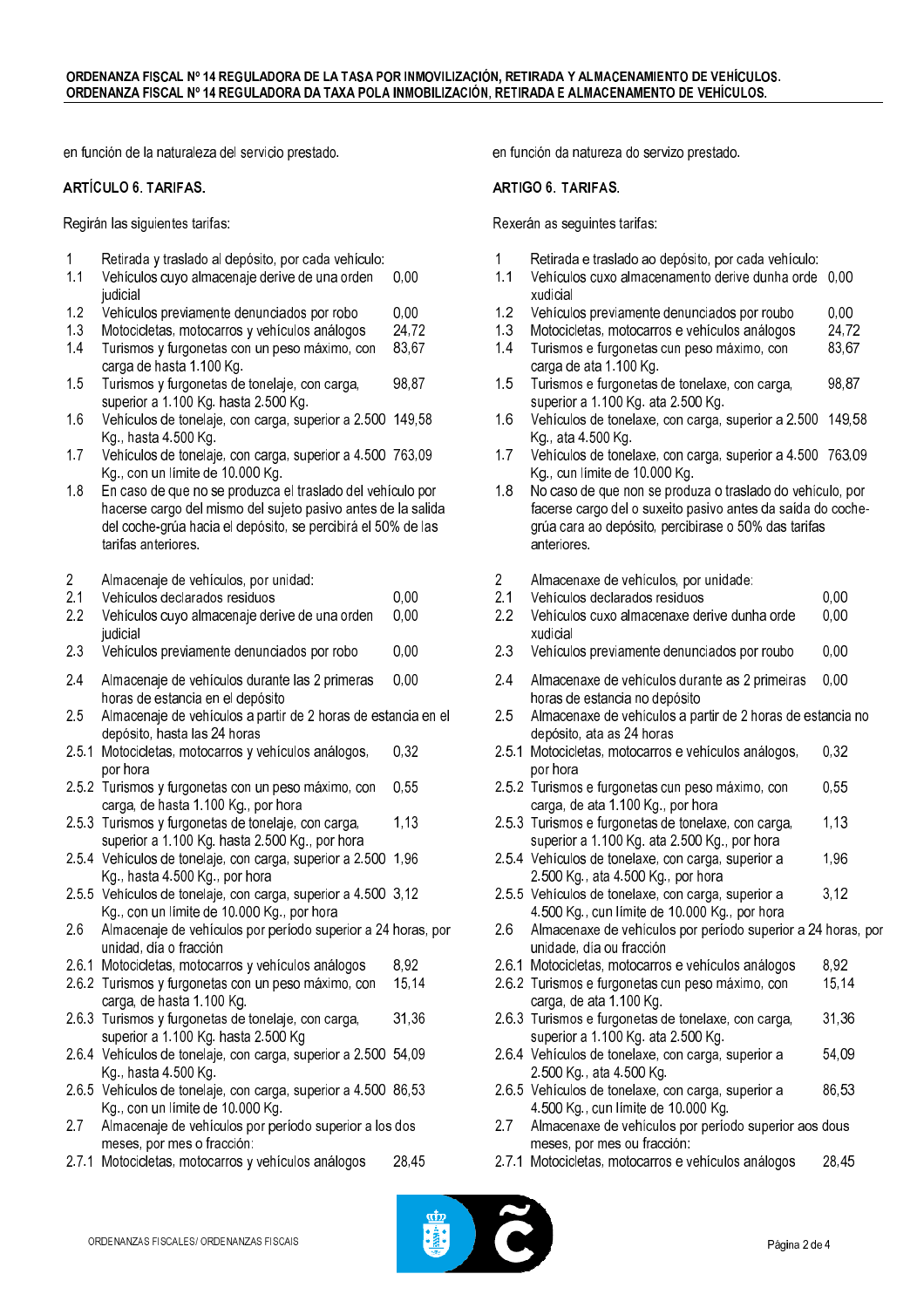#### ORDENANZA FISCAL Nº 14 REGULADORA DE LA TASA POR INMOVILIZACIÓN, RETIRADA Y ALMACENAMIENTO DE VEHÍCULOS. ORDENANZA FISCAL Nº 14 REGULADORA DA TAXA POLA INMOBILIZACIÓN, RETIRADA E ALMACENAMENTO DE VEHÍCULOS.

- 2.7.2 Turismos y furgonetas con un peso máximo, con 48.28 carga, de hasta 1.100 Kg.
- 2.7.3 Turismos y furgonetas de tonelaje, con carga, 100.00 superior a 1.100 Kg. hasta 2.500 Kg
- 2.7.4 Vehículos de tonelaje, con carga, superior a 2.500 172,49 Kg., hasta 4.500 Kg.
- 2.7.5 Vehículos de tonelaje, con carga, superior a 4.500 275,92 Kg., con un límite de 10.000 Kg.
- 3 Inmovilización de vehículos:
- $3.1$ Vehículos de todas clases, con tonelaje hasta 44,36 1.000 Kg.
- Vehículos de todas clases, con tonelaje superior a 62,11  $3.2$ 1.000 Kg. e inferior a 5.000 Kg
- $3.3$ Vehículos de todas clases con tonelaje superior a 151,47 5.000 Kg.

## ARTÍCULO 7. NORMAS COMPLEMENTARIAS Y DE GESTIÓN.

- $\mathbf{1}$ Los derechos y Tasas de esta Ordenanza son exigibles y plenamente compatibles con las sanciones que procedan de acuerdo con la Ordenanza Municipal de Circulación.
- $2.$ Trasladados los vehículos al Depósito, por la dependencia administrativa que corresponda o por el concesionario del servicio, se cursará comunicación al titular del vehículo para que, antes del último día hábil del mes siguiente a aquel en que reciba la comunicación, se haga cargo del mismo y abone el importe de las tasas correspondientes cuyo importe ha de ser depositado en el momento en que el titular o persona interesada se presente a recoger el vehículo.
- $3<sub>1</sub>$ La salida de toda clase de vehículos almacenados en el Depósito, deberá ser autorizada por quien dispuso su ingreso o persona habilitada para ello y únicamente podrán ser entregados a sus titulares o personas autorizadas, los cuales en dicho momento autoliquidarán la tasa e ingresarán el importe resultante de acuerdo con la tarifa contenida en el art. 5, o constituirán garantía suficiente. En otro caso, no se autorizará la salida del vehículo del Depósito. Contra la liquidación podrán interponer los recursos que en derecho procedan.
- $\overline{4}$ . De conformidad con lo previsto en la Ordenanza General de Gestión, se encomienda la gestión de esta Tasa al Área de Seguridad Ciudadana (Sección de Circulación).
- $5.$ Inmovilización de vehículos. Cuando se proceda a inmovilizar un vehículo mediante la utilización de cepos u otros procedimientos mecánicos similares para impedir su uso, los conductores o propietarios de los mismos, solicitarán a los agentes municipales la retirada del mecanismo, para lo cual deberán ingresar el importe de la cuota prevista en el artículo 5, aplicándose el resto de las normas de gestión previstas en esta Ordenanza

## ARTÍCULO 8. INFRACCIONES Y SANCIONES TRIBUTARIAS.

En todo lo relativo a la calificación de las infracciones cometidas y a

- 2.7.2 Turismos e furgonetas cun peso máximo, con 48.28 carga, de ata 1.100 Kg.
- 2.7.3 Turismos e furgonetas de tonelaxe, con carga, 100.00 superior a 1.100 Kg. ata 2.500 Kg
- 2.7.4 Vehículos de tonelaxe, con carga, superior a 172.49 2.500 Kg., ata 4.500 Kg.
- 2.7.5 Vehículos de tonelaxe, con carga, superior a 275,92 4.500 Kg., cun límite de 10.000 Kg.
- $\mathfrak{Z}$ Inmobilización de vehículos:
- Vehículos de todas clases, con tonelaxe ata 1.000 44,36  $3.1$ Kg.
- $3.2$ Vehículos de todas clases, con tonelaxe superior 62,11 a 1.000 Kg. e inferior a 5.000 Kg.
- $3.3$ Vehículos de todas clases con tonelaxe superior a 151,47 5.000 Kg.

#### ARTIGO 7. NORMAS COMPLEMENTARIAS E DE XESTIÓN.

- $1<sub>1</sub>$ Os dereitos e taxas desta ordenanza son esixibles e plenamente compatibles coas sancións que procedan de acordo coa Ordenanza municipal de circulación.
- $2.$ Trasladados os vehículos ao Depósito, a dependencia administrativa que corresponda ou o concesionario do servizo tramitarán a comunicación ao titular do vehículo para que. antes do último día hábil do mes seguinte a aquel en que reciba a comunicación, se faga cargo del e aboe o importe das taxas correspondentes cuxo importe terá que ser depositado no momento en que o titular ou a persoa interesada se presente a recoller o vehículo.
- $3<sub>1</sub>$ A saída de toda clase de vehículos almacenados no Depósito deberá ser autorizada por quen dispuxo o seu ingreso ou a persoa habilitada para iso e unicamente poderán ser entregados aos seus titulares ou persoas autorizadas, os cales nese momento liquidarán a taxa e ingresarán o importe resultante de acordo coa tarifa contida no art. 5, ou constituirán garantía suficiente. Noutro caso, non se autorizará a saída do vehículo do Depósito. Contra a liquidación poderán interpoñer os recursos que en dereito procedan.
- $\overline{4}$ . De conformidade co previsto na Ordenanza xeral de xestión, encoméndase a xestión desta taxa á Área de Seguridade Cidadá (Sección de Circulación).
- $5<sub>1</sub>$ Inmobilización de vehículos. Cando se proceda a inmobilizar un vehículo mediante a utilización de cepos ou outros procedementos mecánicos similares para impedir o seu uso. os seus condutores ou propietarios solicitaranlles aos axentes municipais a retirada do mecanismo, para o que deberán ingresar o importe da cota prevista no artigo 5, e aplicaranse o resto das normas de xestión previstas nesta ordenanza.

## ARTIGO 8. INFRACCIÓNS E SANCIÓNS TRIBUTARIAS.

En todo o relativo á cualificación das infraccións cometidas e á súa